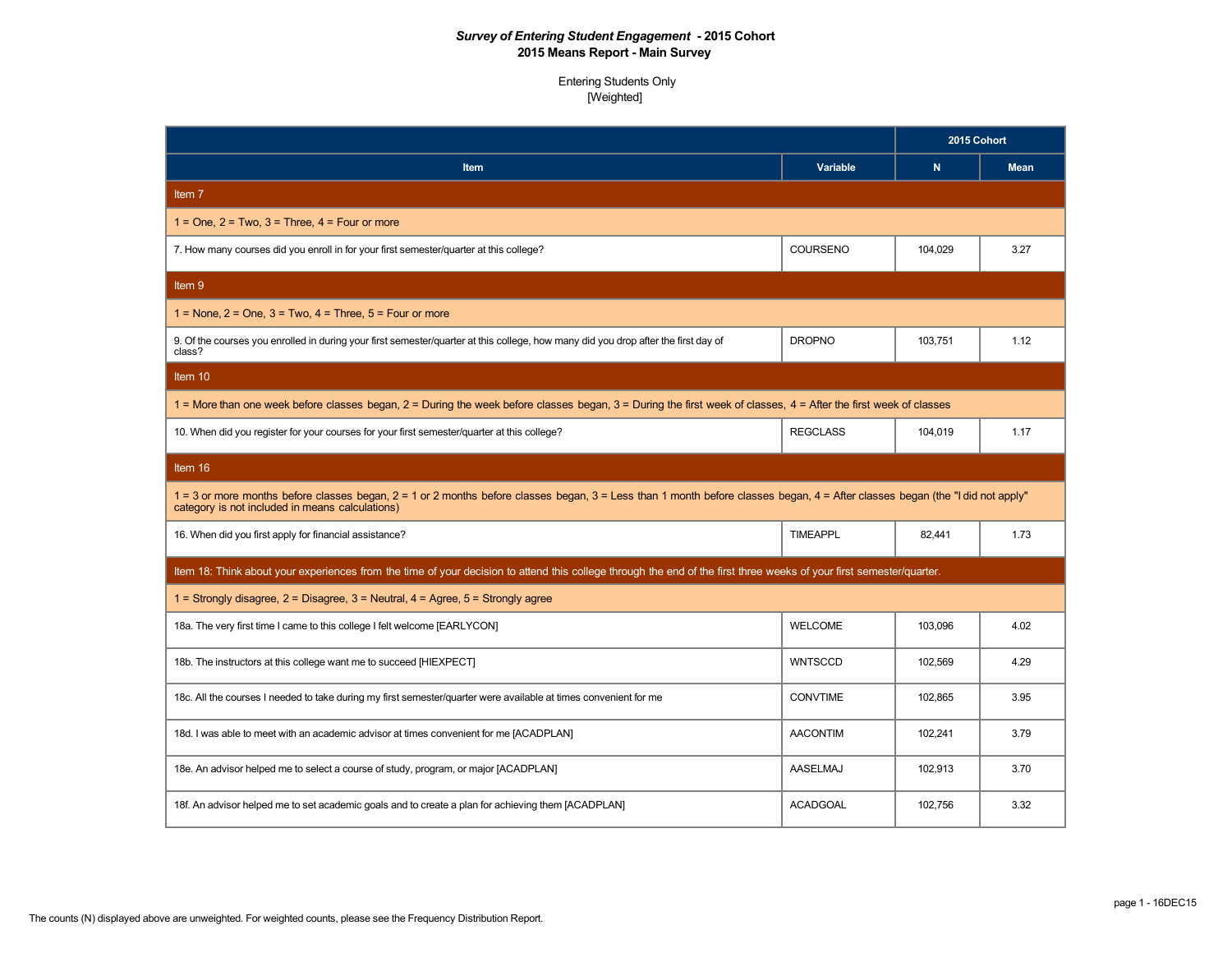|                                                                                                                                                                                   |                 | 2015 Cohort |             |
|-----------------------------------------------------------------------------------------------------------------------------------------------------------------------------------|-----------------|-------------|-------------|
| <b>Item</b>                                                                                                                                                                       | Variable        | N           | <b>Mean</b> |
| Item 18: Think about your experiences from the time of your decision to attend this college through the end of the first three weeks of your first semester/quarter.              |                 |             |             |
| 1 = Strongly disagree, $2$ = Disagree, $3$ = Neutral, $4$ = Agree, $5$ = Strongly agree                                                                                           |                 |             |             |
| 18g. An advisor helped me to identify the courses I needed to take during my first semester/quarter [ACADPLAN]                                                                    | CRSADV          | 102,887     | 3.90        |
| 18h. A college staff member talked with me about my commitments outside of school (work, children, dependents, etc.) to help<br>me figure out how many courses to take [ACADPLAN] | <b>OSCOMM</b>   | 102,887     | 2.90        |
| 18. The college provided me with adequate information about financial assistance (scholarships, grants, loans, etc.)<br>[EARLYCON]                                                | <b>FAINFO</b>   | 102,942     | 3.47        |
| 18j. A college staff member helped me determine whether I qualified for financial assistance [EARLYCON]                                                                           | <b>QUALFA</b>   | 102,677     | 3.06        |
| 18k. All instructors had activities to introduce students to one another                                                                                                          | <b>ACTINTRO</b> | 102,764     | 3.34        |
| 18I. All instructors clearly explained academic and student support services available at this college [ACSOCSUP]                                                                 | <b>RESOURCE</b> | 102,678     | 3.88        |
| 18m. All instructors clearly explained course grading policies [ACSOCSUP]                                                                                                         | <b>GRADEPOL</b> | 102.807     | 4.26        |
| 18n. All instructors clearly explained course syllabi (syllabuses) [ACSOCSUP]                                                                                                     | <b>SYLLABI</b>  | 102,615     | 4.36        |
| 180. I knew how to get in touch with my instructors outside of class [ACSOCSUP]                                                                                                   | <b>FACMEET</b>  | 102,890     | 4.29        |
| 18p. At least one college staff member (other than an instructor) learned my name [EARLYCON]                                                                                      | <b>CSTAFNAM</b> | 102,797     | 3.29        |
| 18q. At least one other student whom I didn't previously know learned my name [ACSOCSUP]                                                                                          | <b>OSTUDNAM</b> | 102,907     | 4.13        |
| 18r. At least one instructor learned my name [ACSOCSUP]                                                                                                                           | <b>FACNAM</b>   | 102,361     | 4.26        |
| 18s. I learned the name of at least one other student in most of my classes [ACSOCSUP]                                                                                            | <b>STUNAM</b>   | 102,908     | 4.25        |
| 18t. I have the motivation to do what it takes to succeed in college [HIEXPECT]                                                                                                   | <b>ITTAKES</b>  | 102,696     | 4.40        |
| 18u. I am prepared academically to succeed in college [HIEXPECT]                                                                                                                  | <b>ACPRPRD</b>  | 102,934     | 4.28        |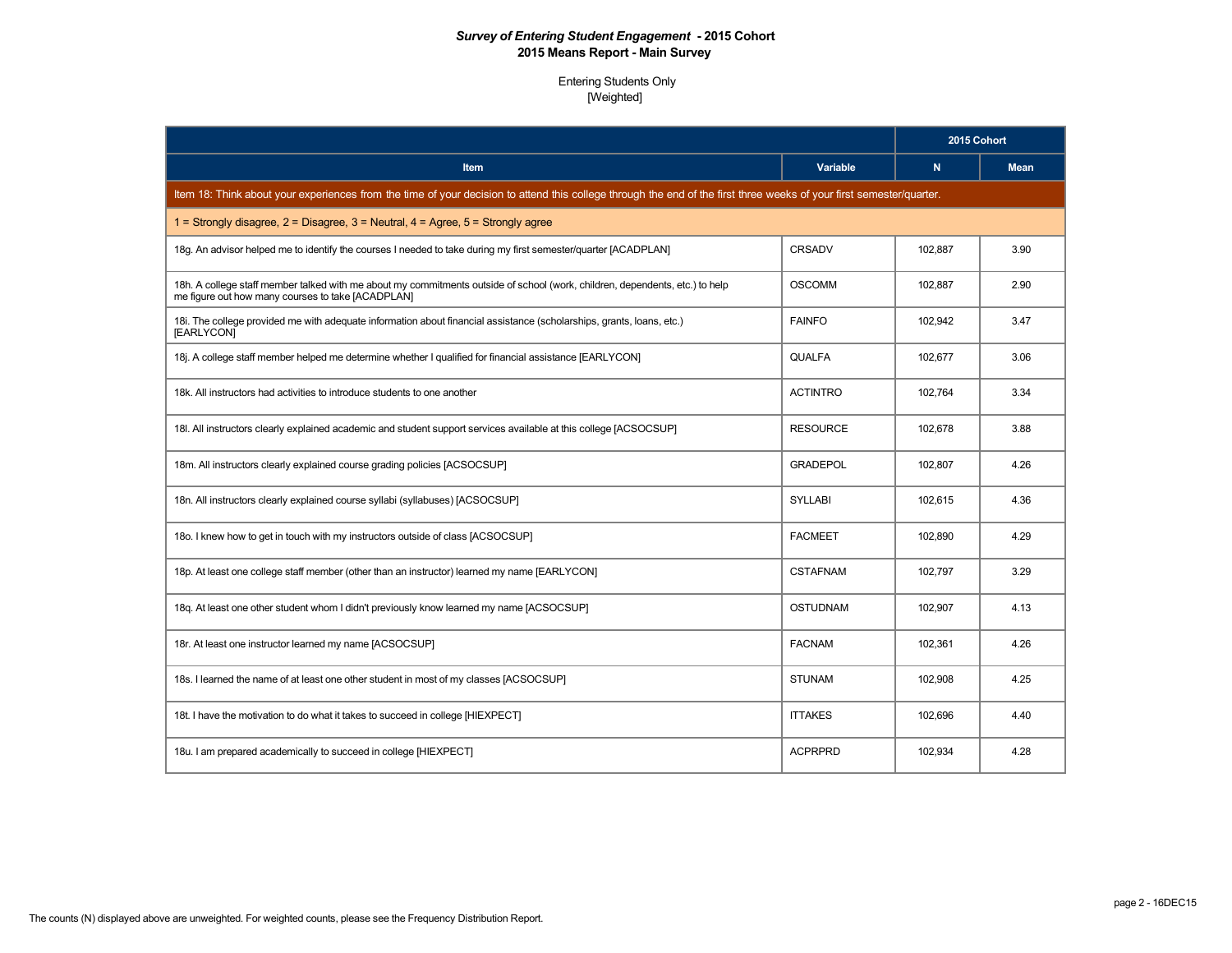|                                                                                                                                                                  |                 | 2015 Cohort |             |
|------------------------------------------------------------------------------------------------------------------------------------------------------------------|-----------------|-------------|-------------|
| <b>Item</b>                                                                                                                                                      | Variable        | N.          | <b>Mean</b> |
| Item 19: During the first three weeks of your first semester/quarter at this college, about how often did you do the following?                                  |                 |             |             |
| 1 = Never, $2 =$ Once, $3 =$ Two or three times, $4 =$ Four or more times                                                                                        |                 |             |             |
| 19a. Ask questions in class or contribute to class discussions [ENGAGLRN]                                                                                        | <b>ASKQUES</b>  | 103,760     | 2.82        |
| 19b. Prepare at least two drafts of a paper or assignment before turning it in [ENGAGLRN]                                                                        | <b>PREPDRFT</b> | 103,055     | 2.13        |
| 19c. Turn in an assignment late [HIEXPECT]                                                                                                                       | <b>LATETURN</b> | 103.293     | 1.45        |
| 19d. Not turn in an assignment [HIEXPECT]                                                                                                                        | <b>NOTTURN</b>  | 101,802     | 1.39        |
| 19e. Participate in supplemental instruction (extra class sessions with an instructor, tutor, or experienced student) [ENGAGLRN]                                 | <b>SUPINSTR</b> | 103,669     | 1.53        |
| 19f. Come to class without completing readings or assignments [HIEXPECT]                                                                                         | <b>NOTCOMPL</b> | 103,376     | 1.61        |
| 19g. Work with other students on a project or assignment during class [ENGAGLRN]                                                                                 | <b>PINCLASS</b> | 103,646     | 2.49        |
| 19h. Work with classmates outside of class on class projects or assignments [ENGAGLRN]                                                                           | <b>PREPOUTC</b> | 103.116     | 1.59        |
| 19i. Participate in a required study group outside of class [ENGAGLRN]                                                                                           | <b>GRPSTUDY</b> | 103,626     | 1.29        |
| 19j. Participate in a student-initiated (not required) study group outside of class [ENGAGLRN]                                                                   | <b>NRGSTUDY</b> | 103.240     | 1.30        |
| 19k. Use an electronic tool (e-mail, text messaging, Facebook, MySpace, class Web site, etc.) to communicate with another<br>student about coursework [ENGAGLRN] | <b>USEINTMG</b> | 103,706     | 2.15        |
| 19. Use an electronic tool (e-mail, text messaging, Facebook, MySpace, class Web site, etc.) to communicate with an instructor<br>about coursework [ENGAGLRN]    | <b>MAILFAC</b>  | 103,253     | 2.26        |
| 19m. Discuss an assignment or grade with an instructor [ENGAGLRN]                                                                                                | <b>FACASSN</b>  | 103,531     | 2.07        |
| 19n. Ask for help from an instructor regarding questions or problems related to a class [ENGAGLRN]                                                               | <b>CLASSREL</b> | 103,531     | 2.35        |
| 190. Receive prompt written or oral feedback from instructors on your performance [ENGAGLRN]                                                                     | <b>FEEDBACK</b> | 103,522     | 2.36        |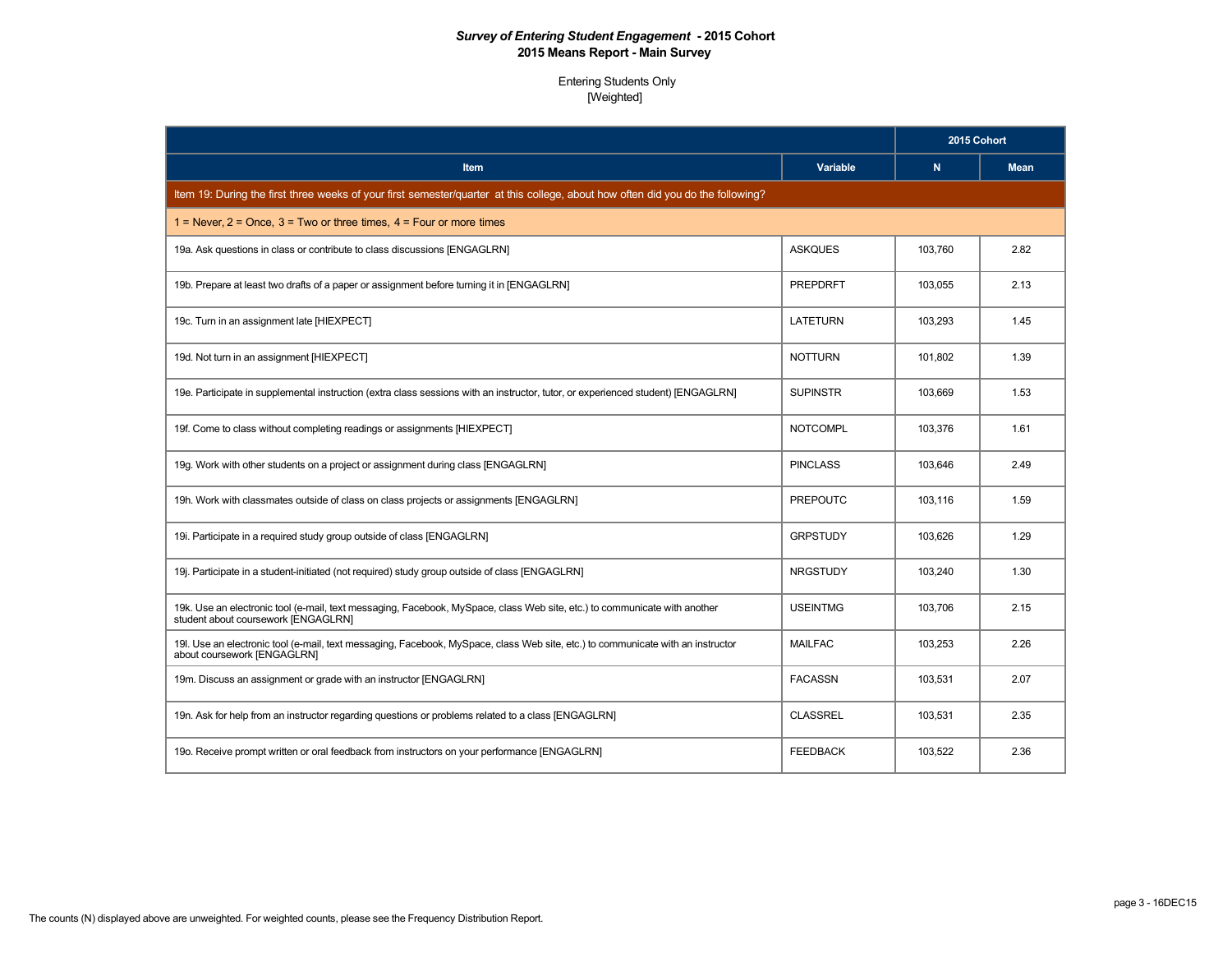|                                                                                                                                                                                                                         |                 | 2015 Cohort |             |
|-------------------------------------------------------------------------------------------------------------------------------------------------------------------------------------------------------------------------|-----------------|-------------|-------------|
| <b>Item</b>                                                                                                                                                                                                             | Variable        | N           | <b>Mean</b> |
| Item 19: During the first three weeks of your first semester/quarter at this college, about how often did you do the following?                                                                                         |                 |             |             |
| $1 =$ Never, $2 =$ Once, $3 =$ Two or three times, $4 =$ Four or more times                                                                                                                                             |                 |             |             |
| 19p. Receive grades or points on assignments, quizzes, tests, or papers, etc.                                                                                                                                           | <b>RCVGRDS</b>  | 102,874     | 3.27        |
| 19q. Discuss ideas from your readings or classes with instructors outside of class [ENGAGLRN]                                                                                                                           | <b>FACIDOC</b>  | 103,491     | 1.58        |
| 19r. Discuss ideas from your readings or classes with others outside of class (students, family, co-workers, etc.)                                                                                                      | <b>OCIDEAS</b>  | 102,887     | 2.14        |
| 19s. Skip class [HIEXPECT]                                                                                                                                                                                              | <b>SKIPCL</b>   | 103,561     | 1.34        |
| Item 20.2: Think about your experiences from the time of your decision to attend this college through the end of the first three weeks of your first semester/quarter. How often did you<br>use the following services? |                 |             |             |
| $1 =$ Never, $2 =$ Once, $3 =$ Two or three times, $4 =$ Four or more times                                                                                                                                             |                 |             |             |
| 20.2a. Academic advising/planning                                                                                                                                                                                       | <b>ACADPUSE</b> | 100,339     | 1.85        |
| 20.2b. Career counseling                                                                                                                                                                                                | CARCUSE         | 99,056      | 1.25        |
| 20.2c. Job placement assistance                                                                                                                                                                                         | <b>JOBPLUSE</b> | 97,653      | 1.08        |
| 20.2d. Face-to-face tutoring [ENGAGLRN]                                                                                                                                                                                 | <b>FFTUSE</b>   | 99,815      | 1.29        |
| 20.2e. Online tutoring                                                                                                                                                                                                  | <b>OLTUSE</b>   | 97.776      | 1.10        |
| 20.2f. Writing, math, or other skill lab [ENGAGLRN]                                                                                                                                                                     | <b>SKLABUSE</b> | 99,204      | 1.70        |
| 20.2g. Financial assistance advising                                                                                                                                                                                    | <b>FAUSE</b>    | 99,069      | 1.75        |
| 20.2h. Computer lab [ENGAGLRN]                                                                                                                                                                                          | <b>COMLBUSE</b> | 100,042     | 2.08        |
| 20.2i. Student organizations                                                                                                                                                                                            | <b>STORGUSE</b> | 98,391      | 1.22        |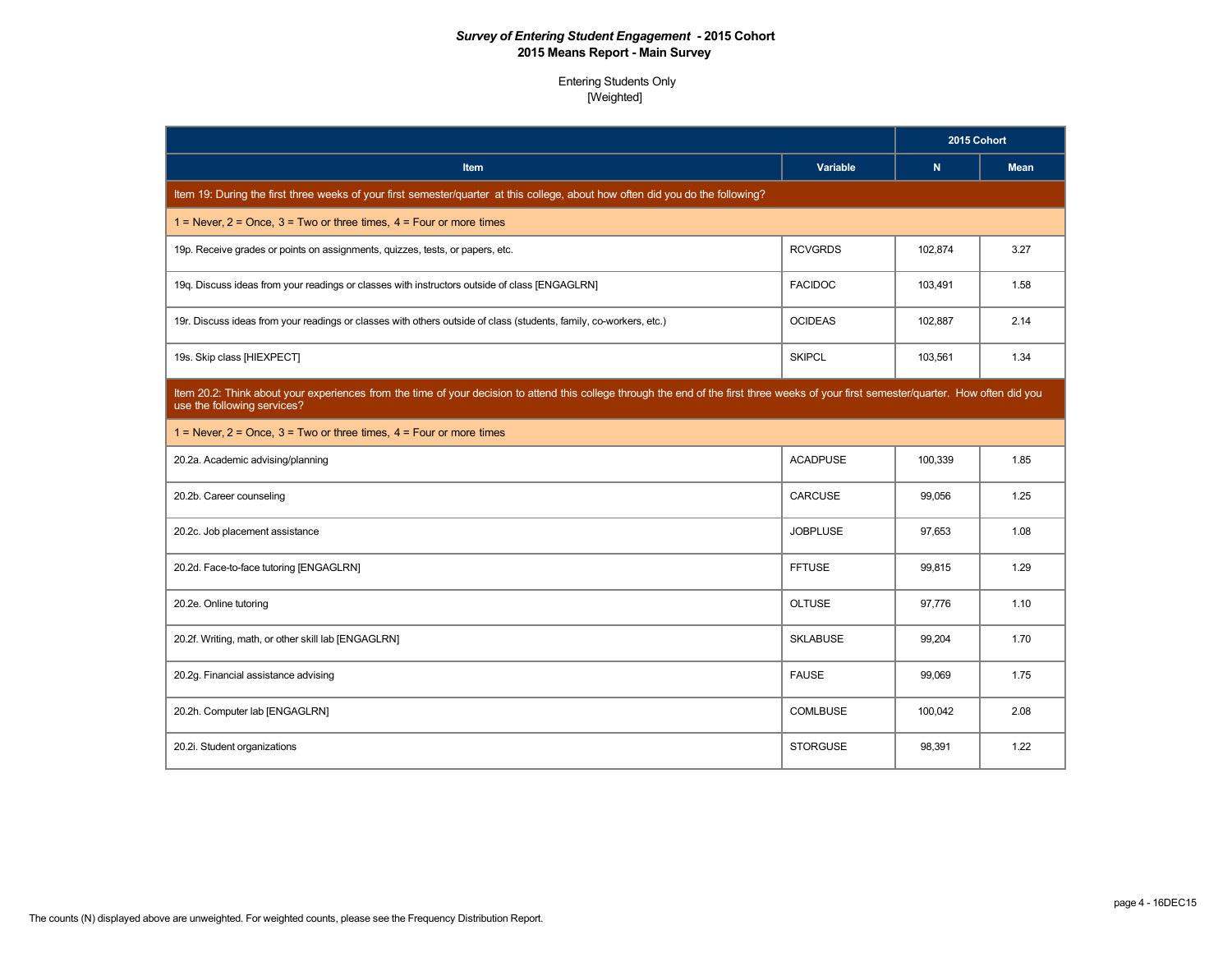|                                                                                                                                                                                                                               |                 | 2015 Cohort |             |
|-------------------------------------------------------------------------------------------------------------------------------------------------------------------------------------------------------------------------------|-----------------|-------------|-------------|
| Item                                                                                                                                                                                                                          | Variable        | $\mathbf N$ | <b>Mean</b> |
| Item 20.2: Think about your experiences from the time of your decision to attend this college through the end of the first three weeks of your first semester/quarter. How often did you<br>use the following services?       |                 |             |             |
| $1 =$ Never, $2 =$ Once, $3 =$ Two or three times, $4 =$ Four or more times                                                                                                                                                   |                 |             |             |
| 20.2j. Transfer credit assistance                                                                                                                                                                                             | <b>TRNFCRAS</b> | 98,395      | 1.16        |
| 20.2k. Services to students with disabilities                                                                                                                                                                                 | <b>DISVSUSE</b> | 98.486      | 1.12        |
| Item 20.3: Think about your experiences from the time of your decision to attend this college through the end of the first three weeks of your first semester/quarter. How satisfied were<br>you with the following services? |                 |             |             |
| 1 = Not at all, 2 = Somewhat, 3 = Very (the N/A category is not included in means calculations)                                                                                                                               |                 |             |             |
| 20.3a. Academic advising/planning                                                                                                                                                                                             | <b>ACADPSAT</b> | 62,324      | 2.38        |
| 20.3b. Career counseling                                                                                                                                                                                                      | CARCSAT         | 23.249      | 2.31        |
| 20.3c. Job placement assistance                                                                                                                                                                                               | <b>JOBPLSAT</b> | 12,233      | 2.08        |
| 20.3d. Face-to-face tutoring                                                                                                                                                                                                  | <b>FFTSAT</b>   | 23,055      | 2.46        |
| 20.3e. Online tutoring                                                                                                                                                                                                        | <b>OLTSAT</b>   | 11,883      | 2.15        |
| 20.3f. Writing, math, or other skill lab                                                                                                                                                                                      | <b>SKLBSAT</b>  | 37,612      | 2.48        |
| 20.3g. Financial assistance advising                                                                                                                                                                                          | <b>FAADVSAT</b> | 49,694      | 2.35        |
| 20.3h. Computer lab                                                                                                                                                                                                           | <b>COMLBSAT</b> | 56,038      | 2.63        |
| 20.3i. Student organizations                                                                                                                                                                                                  | <b>STORGSAT</b> | 19,955      | 2.33        |
| 20.3j. Transfer credit assistance                                                                                                                                                                                             | <b>TRCRASAT</b> | 17,707      | 2.23        |
| 20.3k. Services to students with disabilities                                                                                                                                                                                 | <b>DISVSAT</b>  | 12,408      | 2.36        |